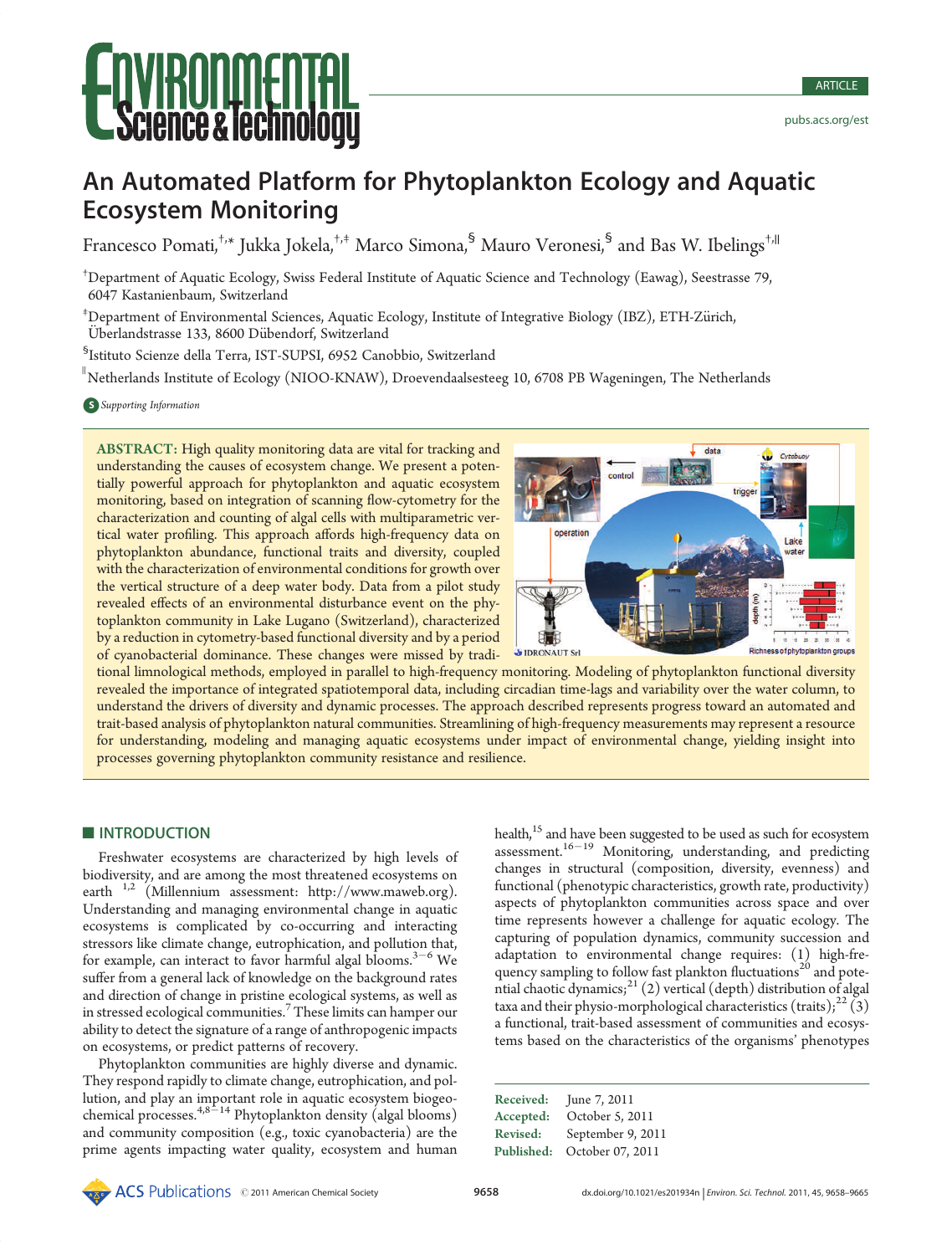that directly respond to environmental changes and determine effects on aggregated processes.<sup>13,23,24</sup>

The goal of this article is to present an integrated platform able to (1) provide automated high-frequency measurements of phytoplankton at different lake depths; (2) couple in situ biological monitoring with data about the physical environment; (3) provide a streamline of real-time data for modeling and forecasting phytoplankton dynamics. By integrating a Cytobuoy with an Idronaut vertical profiling system, we addressed the objective of increasing spatiotemporal resolution in field data collection. It has been proposed that scanning flow-cytometry, offered by instruments like the commercially available Cytobuoy, may offer advantages over microscopic methods for cell counting and classification of phytoplankton, including the possibility of automation and high frequency field measurements of phytoplankton physio-morphological characteristics.<sup>20,25-27</sup> A novel aspect of our monitoring approach, therefore, lays in the use of cytometrydata for a description of phytoplankton functional diversity and expressed phenotypic traits, which allow tracking phytoplankton responses at the functional group level. Trait-based approaches and functional groups are becoming increasingly important in understanding phytoplankton ecology.<sup>22,28-30</sup>

In this study we tested our monitoring platform optimized for deep water bodies, designed to afford comprehensive data to study phytoplankton ecology and to improve water resource management. To support the validity of our approach we report the results form a monitoring campaign (spanning roughly one month in May 2010) during which automated measurements were coupled by fortnightly limnological data (physics, chemistry, and biology).<sup>31</sup>

# **MATERIALS AND METHODS**

Automated Monitoring Platform. Phytoplankton counting, characterization, and classification were performed using a scanning flow cytometer Cytobuoy (Woerden, The Netherlands), designed to analyze the full naturally occurring range from small (e.g., picoplankton) to large (e.g., colonial cyanobacteria) planktonic particles  $(1-700 \mu m)$  in diameter and a few mm in length) and relatively large water volumes  $\left(\frac{http://www.cytobuoy.com}{http://www.cytobuoy.com}\right)^{25}$ (Supporting Information (SI) Figure S1-e). In our instrument, particles were intercepted by two laser beams (Coherent solidstate Sapphire, 488 and 635 nm, respectively, 15 mW) at the speed of  $2 \text{ m s}^{-1}$ . In this study, digital data acquisition was triggered by the sideward scatter (SWS) signal (908 nm). The light scattered at two angles, forward (FWS) and SWS, provided information on size and shape of the particles. The fluorescence (FL) emitted by photosynthetic pigments was detected as red (FLR), orange (FLO) and yellow (FLY) signals collected in the wavelength ranges of  $668-734$  (chlorophyll-a, Chl-a),  $601-668$ (phycocyanin and phycoerythrin), and  $536-601$  nm (degraded pigments), respectively. Laser alignment and calibration processes were done before the monitoring campaign using yellow FL beads of 1 and 4  $\mu$ m diameter.

Our Cytobuoy allowed automatic acquisition of particles in time-intervals, time-specific measurement, and fixed-measurement on occurrence of a trigger signal (see below). This study was based on automated acquisition of 2 fixed-measurements for every trigger-signal received in order to optimize the detection and quantification of small and large particles in two separated analyzes, and on a scheduled time-specific background measurement per day with water being sampled at 25 m (no phytoplankton growth). Remote accessibility of the Cytobuoy via the

In order to accomplish depth resolution, we employed a vertical profiling system made up of three integral parts: Controller Module (SI Figure S1-a,-b), Profiler Module (SI Figure S1-b), and OCEAN SEVEN 316Plus CTD (O7) multiparameter probe (SI Figure S1-c) (Idronaut, Brugherio, Italy, www.idronaut.it). The O7-probe was equipped with seven sensors: pressure, temperature (°C), conductivity ( $\mu$ S, absolute and at 20 °C), pH, oxygen (mg/L and % saturation), and  $NO<sub>3</sub> (\mu g/L)$  (Idronaut). An external TriLux fluorimeter was interfaced with the O7 probe in order to quantify levels of Chl-a, phycoerythrin and phycocyanin (Chelsea Technologies Ltd., Surry, UK). More information on the Idronaut profiling system can be found in the SI.

For automatic depth profiles, we allowed the Cytobuoy to accept an electric signal from the Idronaut Controller Module as a trigger to start the measurement cycle during O7 step-profiles. We ran two independent automatic monitoring programs, one with the Cytobuoy and one only with the O7-multiparameter probe, with separated profile settings and different monitoring frequencies. In this study we scheduled a step profile involving six depths—covering the entire photic zone—with the Cytobuoy (2, 4, 6, 8, 10, and 12 m) and a continuous profile with the O7-multiparameter probe from 1 to 20 m to be performed twice a day each, to catch diel variations in the temperature structure of the water column: the theoretical maximum and minimum daily stratification at 3 p.m. and 3 a.m. (12 h frequency), respectively.

For step-profile phytoplankton measurements, we retrieved water from selected depths using an external pump (capacity 1 L min<sup>-1</sup>), an antimicrobial silver-nanoparticle coated and shaded flexible polyethylene tubing (Flexelene, Eldon James Corp., Loveland, CO), and a surface plexiglass chamber (250 mL) from which the Cytobuoy subsamples through a needle injector (SI Figure S1-e). The pump was placed downstream from the chamber in order to avoid damaging algal cells or colonies prior to measurements. More information on structural components of the monitoring platform, how we integrated our instruments to achieve depth profiles, and an example of automated operation using the integrated system and maintenance details are reported in the SI.

Sampling. The automated monitoring platform was moored in Lake Lugano, at a site protected from strong winds and currents and close to the location of the routine historic lake monitoring program (coordinates 45°57'33.43"N, 8°52'53.49"E) (SI Figure S2). This site is representative for the most eutrophic of the lake's three distinct basins<sup>31</sup> (SI Figure S2). Data presented in this article refer to the monitoring period from the 28th of April to the 31st of May 2010 (with six depths over the photic zone and a frequency of two profiles per day). Independent limnological data were collected at 300 m distance from the platform with a fortnightly frequency. They included physical characteristics of the whole water column, chemical analyses on algal nutrients and integrated phytoplankton samples (from 0 to 20 m). Additional information on these data can be found in the SI. For comparison between cytometry-based richness and phytoplankton species richness (Table 1, SI Figure S6) we used additional samples from Lake Lugano collected between June and December 2010 and data from a study conducted in Lake Zurich during spring  $2009^{32}$  (SI).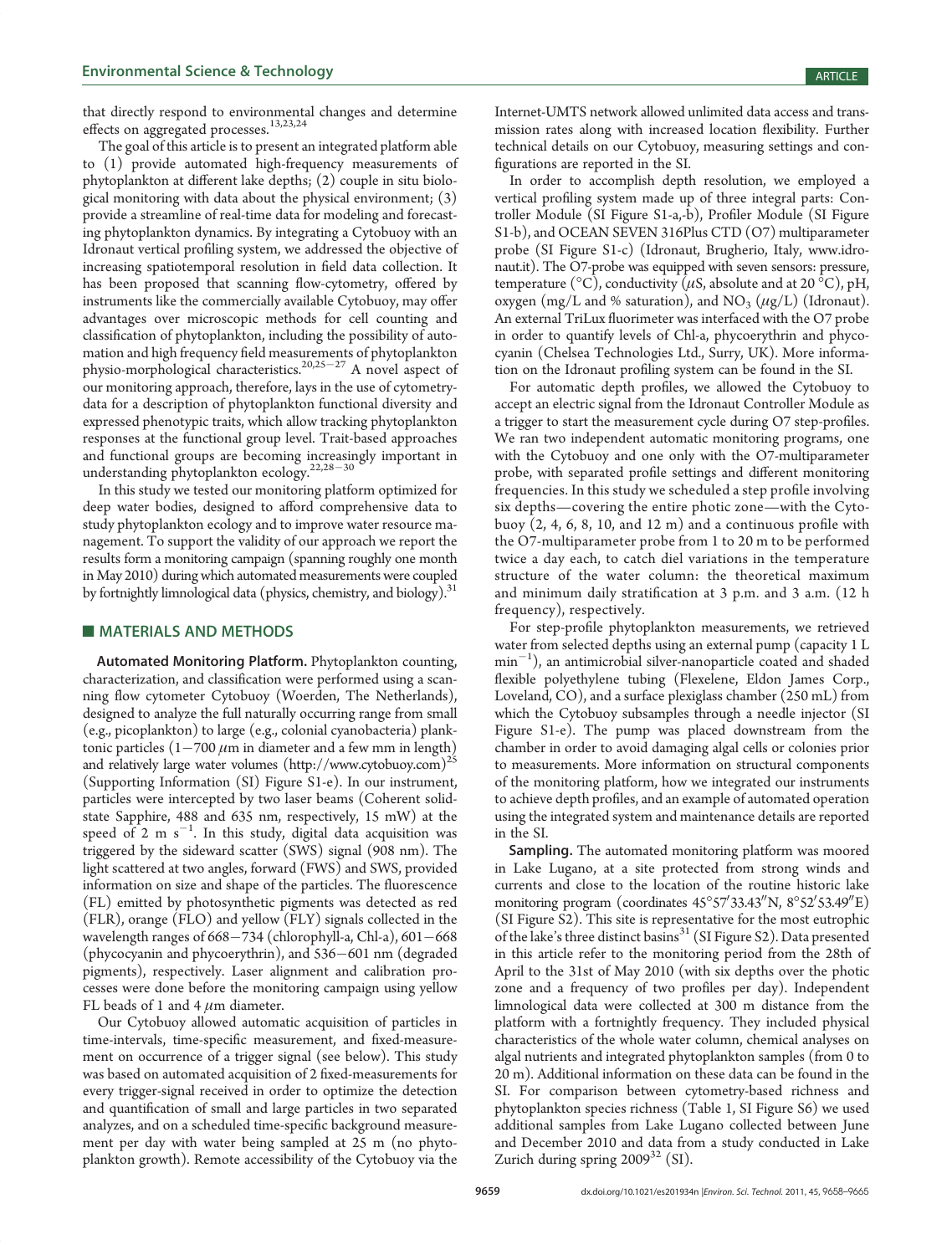| feature <sup>'</sup>                                            | classical limnology                                    | automated platform                                    |
|-----------------------------------------------------------------|--------------------------------------------------------|-------------------------------------------------------|
| number of samples year <sup>-1</sup> (n)                        | $12 - 18^a$                                            | $>700^b$                                              |
| $\log(\Delta)$                                                  | $2$ weeks $-1$ month                                   | 12 <sub>h</sub>                                       |
| fundamental period $(T_0 = \Delta n)$                           | 12                                                     | >700                                                  |
| frequency $(1/T_0)$                                             | 0.083                                                  | 0.0014                                                |
| nyquist frequency $(1/2\Delta)$ , highest<br>possible frequency | 1-2 months $(6-12 \text{ cycles year}^{-1})$           | 24 h $(365 \text{ cycles year}^{-1})$                 |
| resolution of depth gradient                                    | from 1 integrated to 10 samples over photic zone       | from 6 to 12 samples over photic zone                 |
| phytoplankton density and physio-<br>morphological traits       | estimated from ca. 200-500 counts/in<br>$100 - 200$ mL | from ca. 30,000 counts/in $100-400 \mu L$ volume      |
| number of descriptors measured per individual                   | 2 (size, volume)                                       | 54 (3D descriptors, pigment type, concentration etc.) |
| estimation of diversity                                         | taxonomic, functional                                  | Functional                                            |
| number of taxa groups                                           | 14 to 61 per sample <sup><math>c</math></sup>          | <b>NA</b>                                             |
| number of functional groups                                     | 5 to 20 per sample <sup><math>c</math></sup>           | 4 to 53 per sample <sup><math>\epsilon</math></sup>   |
| reproducibility/repeatability of data                           | $low^d$                                                | high $^{27e}$                                         |

|  |  |  |  | Table 1. Comparison of Selected Properties of Automated Measurements to Classical Phytoplankton Monitoring |  |
|--|--|--|--|------------------------------------------------------------------------------------------------------------|--|
|--|--|--|--|------------------------------------------------------------------------------------------------------------|--|

 $a^a$  Considering one sample per month plus an extra fortnightly sample during productive seasons as in refs 14 and 31 (SI).  $b^b$  The automated system is currently producing data series across seasons. 'Range in number of species and functional groups during intercalibration performed in Lake Zurich and Lake Lugano: Reynolds categories<sup>29</sup> were utilized for functional grouping of microscopically identified species, for Cytobuoy-derived functional groups see the Materials and Methods, for a plot of Cytobuoy-derived versus taxonomic diversity see SI Figure S6, <sup>d</sup> Quality assessment trials highlighted that phytoplankton microscopic counts can be difficult to reproduce across laboratories since they rely on human subjective assessment, biased by the experience/ability/condition of the operator, and that they suffer from low repeatability (high differences between replicated samples) (http://www. planktonforum.eu) $^{26,50}$  (SI);  $^e$  Five consecutive-replicated sampling cycles were performed in this study at the same depth and data assessed by canonical discriminate function analysis (SI). \* From ref 34.

Data Analysis. Data manipulation, analysis and graphics were performed in the R programming language (www.r-project.org). The Cytobuoy provided 54 descriptors of 3D structure and FL profile for each particle.<sup>25</sup> Data sets also included original sampled volume, date, time, and depth at which particles were taken. We visually inspected the distribution of raw data with regards to FL signals and set database-specific threshold levels to divide fluorescent (FL) from non-FL particles. The overall FL and non-FL databases comprised 1 and 5 million particles, respectively.

Cytobuoy particle descriptors were standardized to zero mean and unit variance and, by principal component analysis, reduced to 33 orthogonal vectors covering 99% of total variance in the data (data not shown). Principal components were utilized for grouping particles into functional categories using K-means clustering. We compared several K values and selected the optimal number of K based on the within groups sum of squares.<sup>33</sup> Phytoplankton densities were calculated by inferring the number of cells from the number of humps in the SWS signal of each particle to account for colonial species.<sup>20,25</sup> O7 sensor data were organized in a separated database. Cyanobacterial-like particles were identified based on FLO and FLR emissions after excitation by the 495 and 635 nm lasers, respectively, after visual inspection. These signals are expected as a response to the presence of the cyanobacterial-specific pigment phycocyanin.<sup>25</sup>

We modeled richness of Cytobuoy-derived functional groups of phytoplankton (response variables) in the upper 12 m of the water column based on high frequency environmental data (explanatory variables). Explanatory variables included: water parameters (mean of top 12 m), coefficient of variation  $(CV =$ SD/mean) of parameters over water-column and meteorological data at time-lag(0), -lag(1) (=24 h), and -lag(2) (=48 h). The response variables showed significant temporal autocorrelation only at time-lag(1) (data not shown). We therefore included for each model the response variable at time-lag( $1$ ) as explanatory, in order to account for temporal autocorrelation of data. All variables were scaled in order to standardize effect sizes and let to compete in the same model. The best model was selected based on Akaike's information criterion (AIC) with a stepwise procedure (alternation of forward selection and backward elimination of variables with  $p > 0.05$ ).<sup>34</sup> The relative importance of drivers was assessed by bootstrapping (999 times) the percentage contribution to the  $R^2$ of the model among the regressors, and extracting the relative 95% confidence intervals.

# RESULTS AND DISCUSSION

Phytoplankton Depth Heterogeneity. Our monitoring approach was able to reveal fine changes in the relative depth distribution of phytoplankton functional-group richness, Chl-a concentration and cell density with statistically significant differences between day and night profiles (SI, Figure  $S3-S4$ ). Similar data have been observed using flow-cytometry in oceanic profiles of phytoplankton communities. $35-37$  We did not observe a significant difference in the vertical physical structure of the water column between day and night profiles (SI Figure  $S3-S4$ ), and limited changes between day and night airtemperatures during the study period (data not shown). Our data suggest that depth-specific day-night dynamics in phytoplankton community composition and abundance are driven by biological factors, rather than environmental changes (SI Results and Discussion).

Temporal Phytoplankton Dynamics. The frequency and intensity of phytoplankton blooms are key elements for ecological status definition.<sup>16,17,19</sup> Considering that most algal taxa can reach bloom conditions and disappear within a few days (implying a maximum oscillation frequency of  $2-3$  density peaks per week), a minimum sampling frequency of  $4-6$  times per week would be needed to follow algal dynamics (Nyquist frequency, Table 1) and quantify their intensity adequately.<sup>20</sup>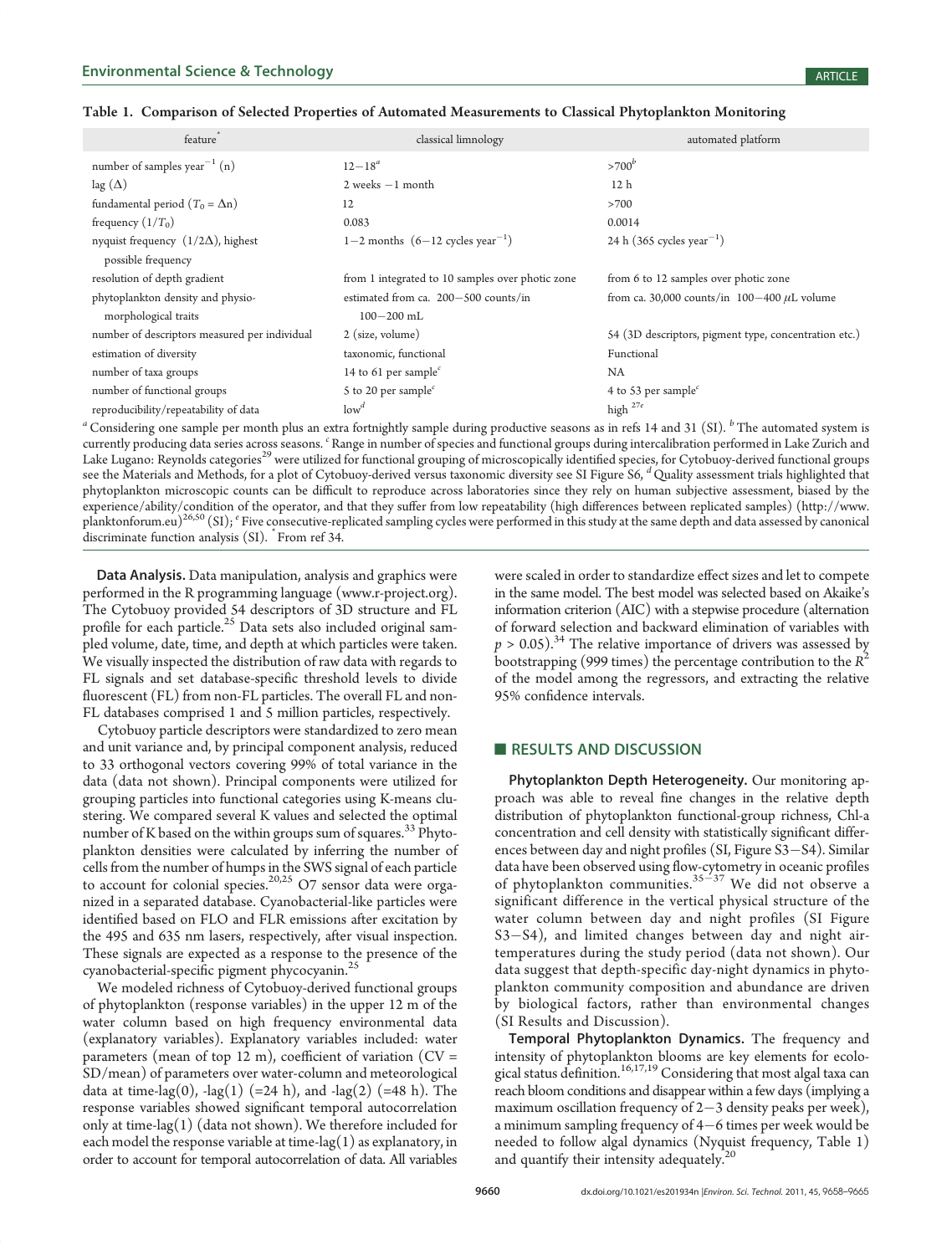

Figure 1. Automated measurements of phytoplankton density, diversity and associated changes in environmental heterogeneity. (A) Phytoplankton abundance (from Cytobuoy, solid line) compared to microscopic counts (black square), abundance of non-FL particles (dashed line, scaled to fit graph by dividing values by 250) and Chl-a concentration (from O7-probe, gray line); (B) Richness of Cytobuoy-based functional groups (black line) compared to microscopic species counts (black square), and Pielou's evenness (Shannon-diversity/Log(species richness)) of groups (gray line) compared to the same index derived by microscopic counts (gray square); C) CV over the water column in temperature (black line) and conductivity at 20 °C (gray line). The CV can be used as a proxy of environmental (depth) heterogeneity.<sup>14</sup> In (A) and (B), data represent the average of the top 12 m of the water column. The gray vertical line highlights the mixing event.

Our automated monitoring platform was able to perform 2 vertical profiles per day (at a fixed depth the maximum frequency could be of six samples per hr). Figure 1 reports results from daily monitoring samples (time is 3 pm, frequency =  $1 \text{ day}^{-1}$ ) during the study. This frequency was capable of capturing fine fluctuations in FL particle density (phytoplankton) and total Chl-a concentration over the water column (Figure 1A). Our data were comparable to previous work using flow-cytometry in the field in terms of temporal resolution on algal dynamics (ref 27 and literature therein). Measured phytoplankton density was comparable with microscopic counts and correlated well with Chl-a concentration levels (Figure 1A) ( $R^2$ -adjusted = 0.651,  $p =$  $4.324^{-08}$ ), as also reported elsewhere.<sup>32</sup> Our system was able to follow dynamics of non-FL particles (suspended solids, dead

cells, heterotrophic bacteria), which did not correlate with algal cell concentrations apart from a short period in the middle of the time-series (days  $15-18$ ) (Figure 1A).

Previous work using flow cytometry in phytoplankton aimed at identifying broad functional groups (such as picoeukaryotes, microalgae, cyanobacteria, etc.) and some phytoplankton species with clearly distinguished morphology or pigmentation (such as Pseudonitzschia, Cryptomonas, Synura, Dinobryon)<sup>20,25,27,38</sup> (and literature therein). This type of analysis lacked a proper measure of diversity. We used the Cytobuoy to describe key phytoplankton traits like size, coloniality, pigment type, and content, which we used to create groups of functionally similar individuals.<sup>29,30</sup> The possibility of monitoring individually measured phytoplankton physio-morphological descriptors may offer the best prospects in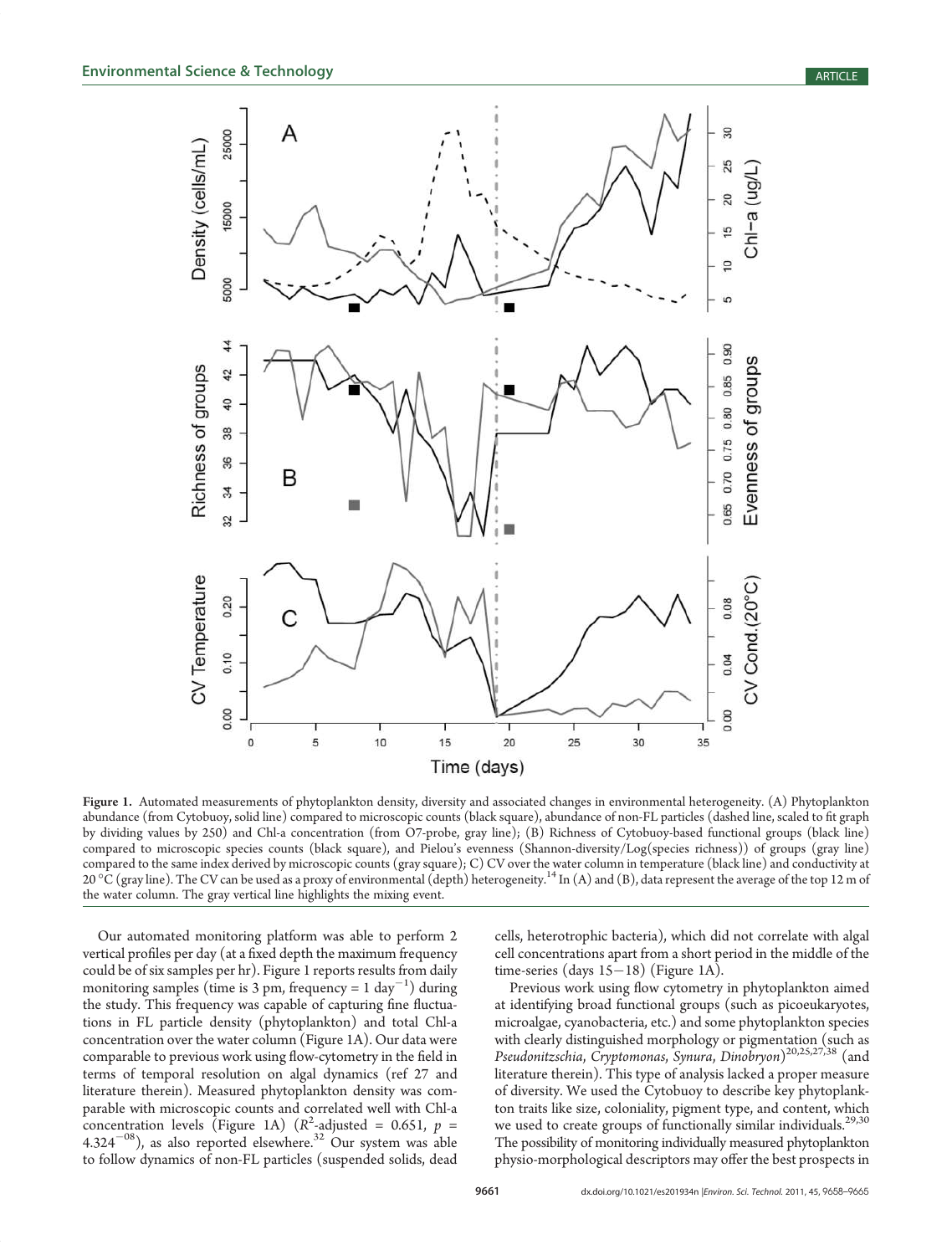terms of objectivity, reproducibility, functional properties and prediction of algal assemblages.<sup>22,23,30</sup> The number of Cytobuoyderived functional groups was comparable with the total number of species detected in the photic zone of the water column (Figure 1B, SI Figure S6), as also reported elsewhere.<sup>32</sup> Generally, the number of functional groups in a community is smaller than the number of species, since in current functional classification methods more than one species can be assigned to the same functional category.29,30 With our trait-based approach, however, it is also possible that individuals of the same species can be allocated to different functional groups based on their expressed morphology (for example, colonial species can be assigned to two different groups depending on whether they are present as single cells or colonies). The Cytobuoy description of the relative abundance of phytoplankton functional groups deviated from microscopically measured evenness (Figure 1B). This could be caused by superior precision of automated density measurements, and to the fact that the identity (and abundance) of Cytobuoy-derived functional groups does not fully reflect the identity (and abundance) of microscopically defined taxonomic groups as reported above (several species can map into one functional category and individuals of the same species can be assigned to different groups).

We observed a strong decrease in phytoplankton functional richness and evenness in the middle of the time-series (Figure 1B), followed by a short recovery period that led to higher cell density (Figure 1A). These dynamics were completely missed by the fortnightly limnological sampling (Figure 1). Our approach offered the advantage of having automated measurements of environmental conditions for the observed algal dynamics (SI Figure S7). Six days of rainy and stormy weather (SI Table S1) were associated with a period of low phytoplankton diversity and productivity (with high levels of non-FL particles), and a decrease in CV in temperature and conductivity over the first 12 m of the water column. This eventually led to a mixing event on day 19 (Figure 1C, SI Figure S7). The phytoplankton community in the days preceding disturbance (started at day 5) showed a gradual decline, reaching the minimum of evenness and richness just before the mixing event (on days 17 and 18, respectively). The mixing event re-established evenness in the community that fully recovered functional diversity in 6 days (Figure  $1B-C$ ). Functional diversity, as opposed to taxonomic diversity, appears to be a better predictor of ecosystem functioning across a range of communities and measures of functional diversity may afford a better description of the functionality of the ecosystem and its resilience to disturbance.<sup>12,13,23,24,39</sup>

Using Cytobuoy-Derived Phytoplankton Traits. Our approach allows tracking phytoplankton physio-morphological characteristics such as cell size and shape (which influence motility and nutrient uptake through surface/volume ratio), photosynthetic performance (driven by pigment type and concentration), active nutrient uptake and coloniality.<sup>22</sup> Cell size and photosynthetic performance are key phytoplankton traits, affecting growth, metabolism, access to resources, susceptibility to grazing, and are extremely plastic responding to the environment and to species interactions.22,32 Analysis of dynamics and distributions of these focal phytoplankton traits could improve our forecasting capabilities of community structure and ecosystem functions.<sup>12,13,24,39</sup> Pigment profiles can also be used to specifically target certain phytoplankton groups of interest in their spatiotemporal dynamics.<sup>20,25</sup>

We report temporal changes in mean and variance of phytoplankton size and suspended non-FL particles size (Figure 2A, SI



Figure 2. Using phytoplankton traits such as size and pigment content to track community changes. A) Average size of FL (phytoplankton; black line) and non-FL (suspended solids, bacteria, dead cells; gray line) particles; B) Ratio between concentrations of phycocyanin and Chl-a (black line) and abundance of cyanobacterial-like cells (gray line) compared to microscopic counts of cyanobacteria  $(*)$ . Phycocyanin is a cyanobacterial-specific pigment: the ratio between phycocyanin and Chl-a concentrations can be used as an indication of the dominance of cyanobacteria in the phytoplankton community. Data represent the average of the top 12 m of the water column. The gray vertical line highlights the mixing event.

Figure S8). In addition, we tracked the dynamics in abundance of cyanobacteria using Cytobuoy data and phycocyanin/Chl-a concentration ratios obtained with the O7-probe (Figure 2B). Shortly before "disturbance" (days  $15-17$ ), a period characterized by low diversity and productivity (Figure 1), the study site was dominated by large cyanobacterial colonies (Figure 2A and B). Mean water column cyanobacterial density obtained by the Cytobuoy was almost identical to microscopic count levels (Figure 2B) and was likely associated with the presence of Planktothrix rubescens filaments (SI Table S2). The mixing event rapidly and dramatically reduced cyanobacterial abundance and the average size of the phytoplankton community (Figure 2). $40$ Variation in the dimensions of non-FL particles appeared to be very small compared to the dynamics in phytoplankton size (note the y-axis scales in Figure 2A). Compared to conditions before the disturbance, the final days of our time-series were characterized by smaller size phytoplankton cells (Figure 2A), probably eukaryotic nanoplankton of genera Stephanodiscus and Melosira (SI Table S2), dominating a more productive (Figure 1A) and diverse community (Figure 1B, SI Figure S8).

Our approach introduces the possibility of monitoring a large number of phytoplankton individuals and their traits per population or through the entire community. Individuals and populations should be the basic units of investigation to assess the status of communities and ecosystems, since they respond phenotypically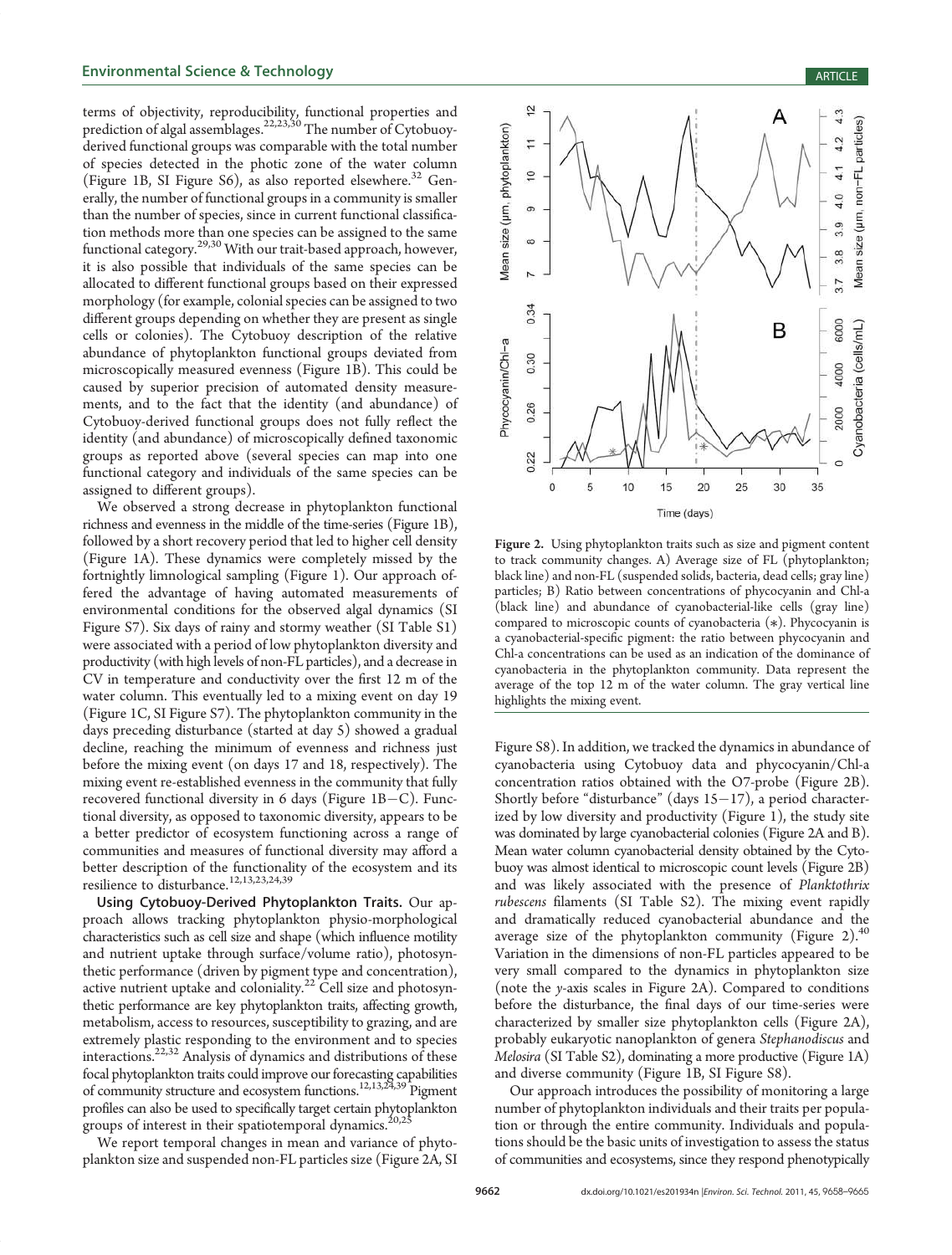Table 2. Multiple Linear Regression Model Describing Phytoplankton Richness (Cytobuoy-Derived Functional Groups) in Terms of Changes in Environmental Conditions over the Period of Study

|                       |          |        |                                                    | 95%<br>confidence |       |
|-----------------------|----------|--------|----------------------------------------------------|-------------------|-------|
| driver <sup>a</sup>   |          |        | coefficient <i>p</i> -value percentage of $R^{2b}$ | lower             | upper |
| Air T-lag $(1)$       | 0.906    | 0.0000 | 22.7                                               | 0.113             | 0.277 |
| $Cond$ -lag $(1)$     | 0.266    | 0.0282 | 16.3                                               | 0.067             | 0.230 |
| $Cond-lag(2)$         | 0.589    | 0.0000 | 15.7                                               | 0.096             | 0.193 |
| $CV$ -Cond.-lag $(1)$ | 0.751    | 0.0000 | 10.8                                               | 0.063             | 0.142 |
| $pH$ -lag $(2)$       | 0.709    | 0.0000 | 10.2                                               | 0.058             | 0.168 |
| N-NO3                 | $-0.286$ | 0.0000 | 4.5                                                | 0.032             | 0.064 |
| $CV$ -pH-lag $(1)$    | 0.544    | 0.0143 | 4.2                                                | 0.042             | 0.066 |
| $N-NO3$ -lag $(2)$    | 2.246    | 0.0001 | 3.9                                                | 0.034             | 0.047 |
| CV-Water              | $-1.394$ | 0.0000 | 3.8                                                | 0.025             | 0.073 |
| $T$ -lag $(1)$        |          |        |                                                    |                   |       |
| Water $T$ -lag $(1)$  | $-0.932$ | 0.0010 | 2.7                                                | 0.022             | 0.037 |
| $N-NO3$ -lag $(1)$    | 1.519    | 0.0035 | 2.6                                                | 0.031             | 0.037 |
| $CV-NO3$ -lag $(1)$   | 0.534    | 0.0097 | 1.7                                                | 0.016             | 0.040 |
| Light $-lag(1)$       | 0.203    | 0.0012 | 0.9                                                | 0.015             | 0.079 |
|                       |          |        |                                                    |                   |       |

<sup>*a*</sup> Drivers: *T* = temperature (°C); Cond. = conductivity at 20 °C; CV = coefficient of variation over the sampled depths; Light = maximum irradiance  $(W/m^2)$ ; lag(1) and (2) = time-lag 24 and 48 h, respectively.  $\overline{P}$  Drivers are ordered based on their relative contribution to the  $R^2$  of the model, expressed as percentage of total. 'Confidence intervals refer to the bootstrapped relative contribution to the  $R^2$  of the model.

(and genetically) to disturbance or stress and eventually evolve altering community processes and ecosystem functioning.<sup>41</sup>

Modeling High-Frequency Phytoplankton Dynamics. Our automated monitoring approach allows to better couple environmental forcing with phytoplankton community dynamics, in particular at the functional level (which may relate to crucial ecosystem services<sup>13,24,42</sup>). Using data from the period of study, we modeled the Cytobuoy-based phytoplankton functional richness in order to provide an example of how spatiotemporal measurements of environmental conditions, coupled with biological data, can provide insight into drivers of community responses and changes.

Temperature (both atmospheric and water), conductivity (whose main contributors were carbonate and bicarbonate ions) and the heterogeneity of environmental conditions over the water column appeared to be the most important drivers of phytoplankton functional richness (Table 2). Most of the drivers appeared to influence the response variable with a time lag of 24 or 48 h (Table 2). Our modeling exercise highlights the importance of (i) time-lags between environmental change and response at the level of phytoplankton community, (ii) variability of parameters over the water column (depth heterogeneity), and (iii) in situ meteorological conditions for understanding and modeling phytoplankton community dynamics. Intensity of fluctuations and heterogeneity by depth in key environmental variables may represent fundamental factors to understand and predict changes in plankton diversity.<sup>14</sup> The collection of the above type of high-resolution data would be intractable without the aid of an in situ automated monitoring station like the one presented in this study. A similar approach can be used to model and forecast cyanobacterial blooms.

Toward an Adaptive, Integrated Approach to Aquatic Ecosystem Monitoring. Monitoring frameworks that evolve along with our improved knowledge of ecosystem processes would strongly benefit ecosystem health assessment and management by allowing to assess the impact of ongoing environmental change, to study recovery processes, and to built more reliable forecasting models.<sup>43</sup> Sophisticated monitoring approaches like the one that we have developed can offer the spatiotemporal resolution and flexibility necessary to capture and model natural phytoplankton responses to disturbance or stress, or to test ecological and evolutionary hypotheses including the mechanisms that lead to stable coexistence of species. For example, high-frequency data afford the possibility of studying niche processes and environmental filters on diversity and trait distribution patterns,<sup>44,45</sup> while tracking the vertical distribution of functional groups and their abundance allow testing for the importance of dispersal limitation among patches in the assembly of the phytoplankton community.<sup>46</sup>

Table 1 summarizes some of the properties of our automated data-series compared to traditional monitoring, including diel temporal resolution in phytoplankton community dynamics and water column structure over the photic zone of the lake (Figure 1, 2, SI Figures S3, S4, S7). We were not able to capture horizontal spatial heterogeneity of phytoplankton and the associated environment. The lack of spatial information across the water surface may be solved by integrating our platform data with remote sensing from satellites or from local devices that use spectral information reflected from the water surface  $^{47}$  (http://  $\,$ www.waterinsight.nl). Depth represents however the most heterogeneous aspect of the phytoplankton spatial environment, and our vertical profiles may be crucial to understand and model the effects of disturbance, spatial heterogeneity and patch dynamics on phytoplankton community structure.<sup>48,49</sup> Several phytoplankton groups are in fact capable of vertically migrating in the water column being motile (e.g., dinoflagellates) or able to regulate buoyancy (e.g., cyanobacteria).<sup>29</sup> Depth resolution is therefore essential to track algal populations, which can be defined as groups of similar organisms (for example belonging to the same cytometry-derived cluster) that coexist at the same time in the same water layer.

The bottleneck in monitoring natural systems is the development of automated technologies for the identification and counting of organisms. $20,27,50,51$  Our description of phytoplankton richness obtained by cluster analysis of automated flowcytometry data appeared to closely match the taxonomic richness derived by microscopic analysis (Table 1, SI Figure S6). Technical repeatability and across-lab reproducibility currently represent disadvantages of classical microscopic counts. An automated monitoring station like the one that we developed may offer the objectivity and reproducibility of a standardized measuring system that (1) reduces human error; (2) affords a detailed description of individual algal features; (3) provides high data complexity; and (4) increase spatiotemporal resolution compared to manmade monitoring campaigns (Table 1).<sup>20,50</sup>

The temporal and spatial monitoring scales of our analysis (Table 1) were roughly equivalent since both of them reflected processes operating over day-night cycles across the water column. The benefits of an integrated spatiotemporal approach to monitoring include<sup>52</sup> (i) accounting for spatiotemporal coexistence mechanisms that purely spatial or temporal approaches would miss; (ii) generating new hypotheses and allowing rigorous testing of theoretical models; (iii) improving our descriptive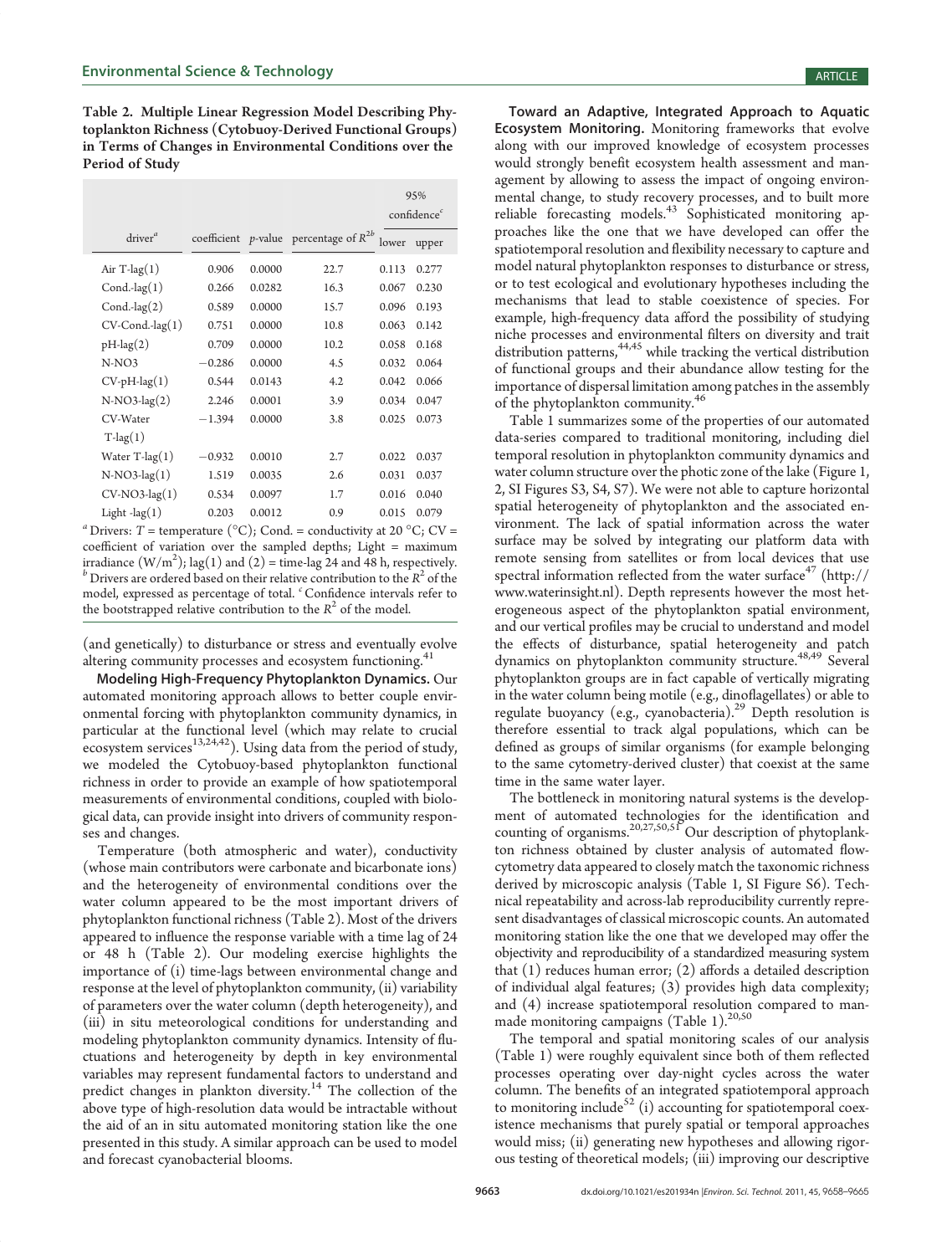power for developing forecasting models; and (iv) optimizing monitoring strategies by choosing appropriate scales for sampling. A fine spatiotemporal resolution with regards to organisms and the environment may represent a critical resource for scientists and stakeholders challenged by understanding, modeling, and managing aquatic ecosystems. $17-19$  The approach presented here can be applied to both freshwater and marine ecosystems, and to both natural and engineered environments such as drinking water reservoirs, water-treatment, and aquaculture plants.

# **ASSOCIATED CONTENT**

**6** Supporting Information. Extended Materials and Methods and Results and Discussion Sections, Figures  $S1-S8$ , and Tables  $S1-S2$ . This material is available free of charge via the Internet at http://pubs.acs.org.

## **E** AUTHOR INFORMATION

### Corresponding Author

\*Phone +41 58 765 2174; fax +41 58 765 2162; E-mail: francesco. pomati@eawag.ch.

### ■ ACKNOWLEDGMENT

This research was funded by the Swiss National Science Foundation (SNSF) R'Equip program (project no. 316030\_121331 to B.W.I.), Eawag (to F.P.), and Schure-Beijerinck Popping Fonds (to B.W.I.). We are grateful to Referees for their constructive comments and to D. Steiner, M. Schurter, Idronaut, Cytobuoy, and Chavanne Bootswerft for technical support and advice.

#### **REFERENCES**

(1) Abell, R.; Allan, J. D.; Lehner, B. Unlocking the potential of protected areas for freshwaters. Biol. Conserv. 2007, 134 (1), 48–63.

(2) Williamson, C. E.; Saros, J. E.; Schindler, D. W. Climate change: Sentinels of change. Science 2009, 323 (5916), 887–888.

(3) Mooij, W. M.; Hülsmann, S.; De Senerpont Domis, L. N.; Nolet, B. A.; Bodelier, P. L. E.; Boers, P. C. M.; Dionisio Pires, L. M.; Gons, H. J.; Ibelings, B. W.; Noordhuis, R.; Portielje, R.; Wolfstein, K.; Lammens, E. H. R. R. The impact of climate change on lakes in the Netherlands: A review. Aquat. Ecol. 2005, 39 (4), 381–400.

(4) Paerl, H. W.; Scott, J. T. Throwing fuel on the fire: Synergistic effects of excessive nitrogen inputs and global warming on harmful algal blooms. Environ. Sci. Technol. 2010, 44 (20), 7756–7758.

(5) Jak, R. G.; Maas, J. L.; Scholten, M. C. T. H. Ecotoxicity of 3,4 dichloroaniline in enclosed freshwater plankton communities at different nutrient levels. Ecotoxicol. 1998, 7 (1), 49–60.

(6) Pomati, F.; Neilan, B. A.; Suzuki, T.; Manarolla, G.; Rossetti, C. Enhancement of intracellular saxitoxin accumulation by lidocaine hydrochloride in the cyanobacterium Cylindrospermopsis raciborskii T3 (Nostocales). J. Phycol. 2003, 39 (3), 535–542.

(7) Magurran, A. E.; Baillie, S. R.; Buckland, S. T.; Dick, J. M.; Elston, D. A.; Scott, E. M.; Smith, R. I.; Somerfield, P. J.; Watt, A. D. Long-term datasets in biodiversity research and monitoring: Assessing change in ecological communities through time. Trends Ecol. Evol. 2010, 25 (10), 574–582.

(8) Johnston, E. L.; Roberts, D. A. Contaminants reduce the richness and evenness of marine communities: A review and meta-analysis. Environ. Pollut. 2009, 157 (6), 1745–1752.

(9) Downing, A. L.; DeVanna, K. M.; Rubeck-Schurtz, C. N.; Tuhela, L.; Grunkemeyer, H. Community and ecosystem responses to a pulsed pesticide disturbance in freshwater ecosystems. Ecotoxicol. 2008, 17 (6), 539–548.

(10) Echeveste, P.; Dachs, J.; Berrojalbiz, N.; Agusti, S. Decrease in the abundance and viability of oceanic phytoplankton due to trace levels of complex mixtures of organic pollutants. Chemosphere 2010, 81 (2), 161–168.

(11) Fussmann, G. F.; Loreau, M.; Abrams, P. A. Eco-evolutionary dynamics of communities and ecosystems. Funct. Ecol. 2007, 21 (3), 465–477.

(12) Hillebrand, H.; Bennett, D. M.; Cadotte, M. W. Consequences of dominance: a review of evenness effects on local and regional ecosystem processes. Ecology 2008, 89 (6), 1510–1520.

(13) Hillebrand, H.; Matthiessen, B. Biodiversity in a complex world: consolidation and progress in functional biodiversity research. Ecol. Lett. 2009, 12 (12), 1405–1419.

(14) Pomati, F.; Matthews, B.; Jokela, J.; Schildknecht, A.; Ibelings, B. W. Effects of re-oligotrophication and climate warming on plankton richness and community stability in a deep mesotrophic lake. Oikos Accepted for publication.

(15) Ibelings, B. W.; Chorus, I. Accumulation of cyanobacterial toxins in freshwater "seafood" and its consequences for public health: A review. Environ. Pollut. 2007, 150 (1), 177–192.

(16) Chorus, I.; Bartram, J. Toxic Cyanobacteria in Water. A Guide to Public Health Consequences, Monitoring and Management; E & FN Spon, WHO: London, 1999.

(17) Borja, A.; Bricker, S. B.; Dauer, D. M.; Demetriades, N. T.; Ferreira, J. G.; Forbes, A. T.; Hutchings, P.; Jia, X.; Kenchington, R.; Marques, J. C.; Zhu, C. Overview of integrative tools and methods in assessing ecological integrity in estuarine and coastal systems worldwide. Mar. Pollut. Bull. 2008, 56 (9), 1519–1537.

(18) Xu, F.-L.; Tao, S.; Dawson, R. W.; Li, P.-g.; Cao, J. Lake Ecosystem Health Assessment: Indicators and Methods. Water Res. 2001, 35 (13), 3157–3167.

(19) EC. Directive 2000/60/EC of the European Parliament and of the Council of 23 October 2000 establishing a framework for Community action in the field of water policy. Off. J. Eur. Communities, 2000; 22- 12-2000 L 327/1.

(20) Dubelaar, G. B. J.; Geerders, P. J. F.; Jonker, R. R. High frequency monitoring reveals phytoplankton dynamics. J. Environ. Monit. 2004, 6 (12), 946–952.

(21) Beninca, E.; Huisman, J.; Heerkloss, R.; Johnk, K. D.; Branco, P.; Van Nes, E. H.; Scheffer, M.; Ellner, S. P. Chaos in a long-term experiment with a plankton community. Nature 2008, 451 (7180), 822–825.

(22) Litchman, E.; Klausmeier, C. A. Trait-based community ecology of phytoplankton. Ann. Rev. Ecol. Evol. Syst., 2008; 39, 615-639.

(23) Suding, K. N.; Lavorel, S.; Chapin, F. S.; Cornelissen, J. H. C.; DÍAz, S.; Garnier, E.; Goldberg, D.; Hooper, D. U.; Jackson, S. T.; Navas, M.-L. Scaling environmental change through the community-level: A trait-based response-and-effect framework for plants. Global Change Biol. 2008, 14, 1125–1140.

(24) Reiss, J.; Bridle, J. R.; Montoya, J. M.; Woodward, G. Emerging horizons in biodiversity and ecosystem functioning research. Trends Ecol. Evol. 2009, 24 (9), 505–514.

(25) Dubelaar, G. B. J.; Casotti, R.; Tarran, G. A.; Biegala, I. C. Phytoplankton and their Analysis by Flow Cytometry. In Flow Cytometry with Plant Cells; Dolezel, J., Greilhuber, J., Suda, J., Eds.; Wiley-VCH Verlag GmbH & Co.: Weinheim, 2007.

(26) Rutten, T. P. A; Sandee, B.; Hofman, A. R. T. Phytoplankton monitoring by high performance flow cytometry: A successful approach? Cytometry Part A 2005, 64 (1), 16–26.

(27) Sosik, H. M.; Olson, R. J.; Armbrust, E. V. Flow cytometry in phytoplankton research. In Chlorophyll a Fluorescence in Aquatic Sciences: Methods and Applications; Suggett, D. J., Prášil, O., Borowitzka, M. A., Eds.; Springer: Netherlands, 2010; Vol. 4, pp  $171-185$ .

(28) Mieleitner, J.; Reichert, P. Modelling functional groups of phytoplankton in three lakes of different trophic state. Ecol. Mod.  $2008, 211 (3-4), 279-291.$